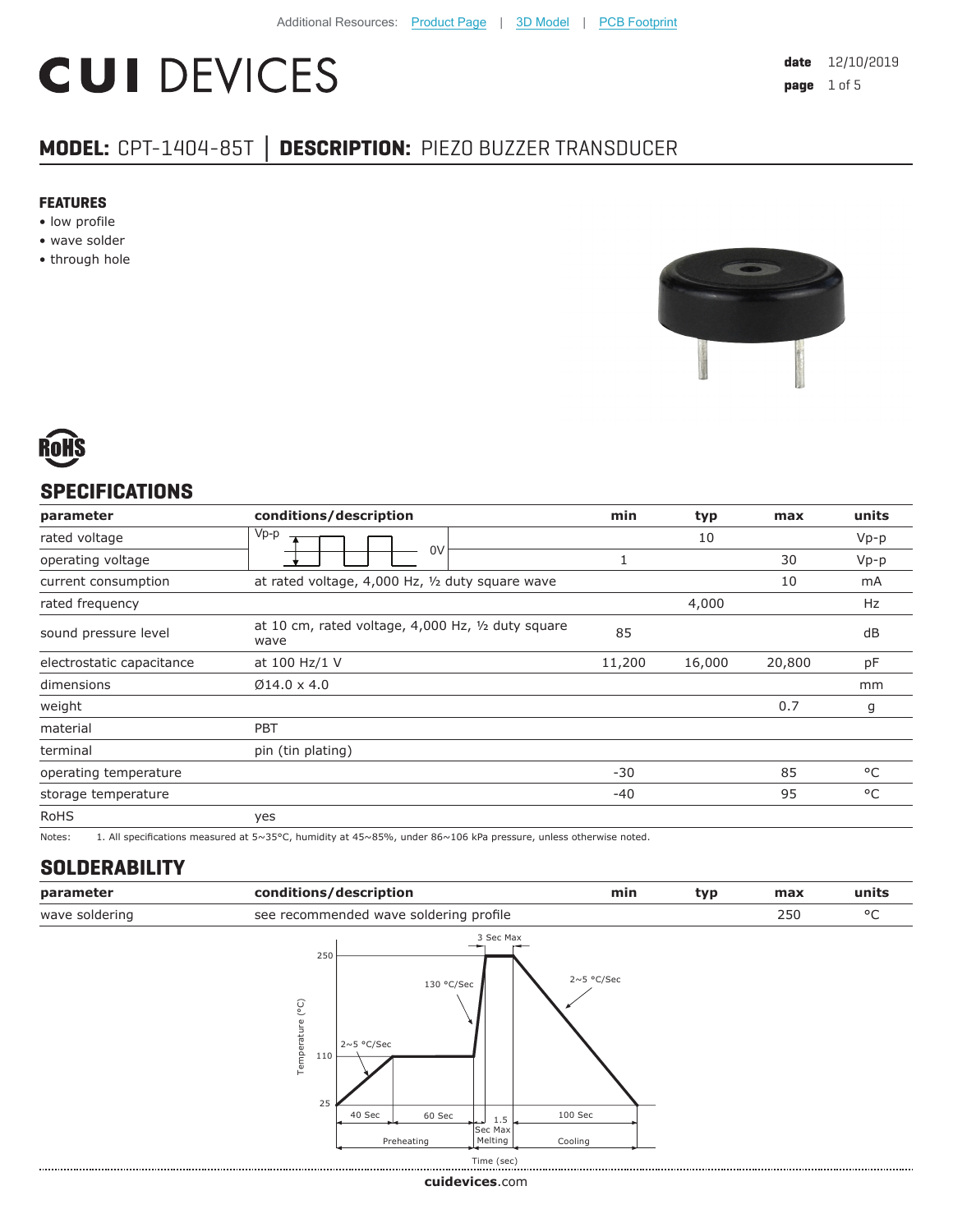#### **MECHANICAL DRAWING**

units: mm tolerance: ±0.5 mm



Recommended PCB Layout Top View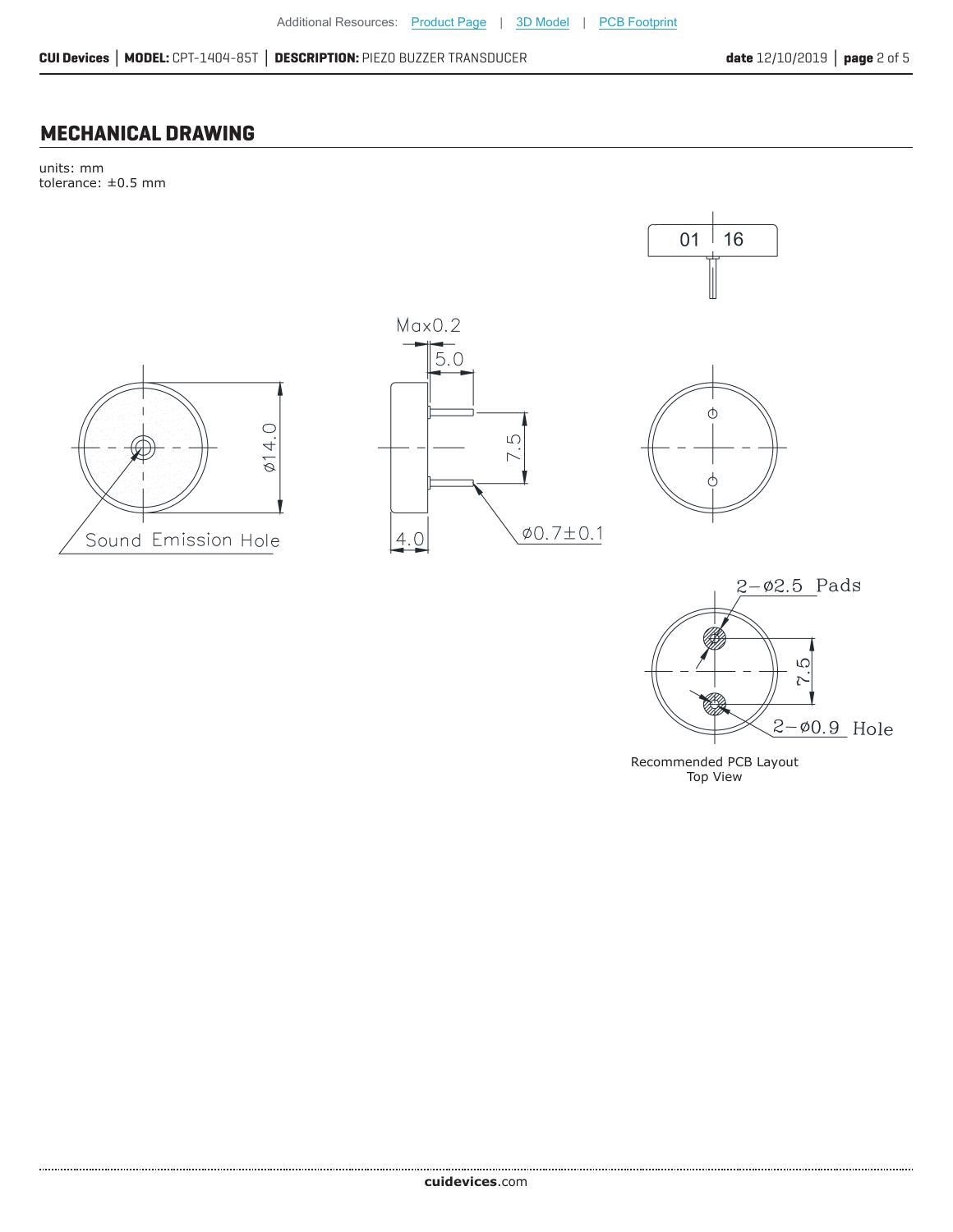#### **FREQUENCY RESPONSE CURVE**



#### **APPLICATION CIRCUIT**

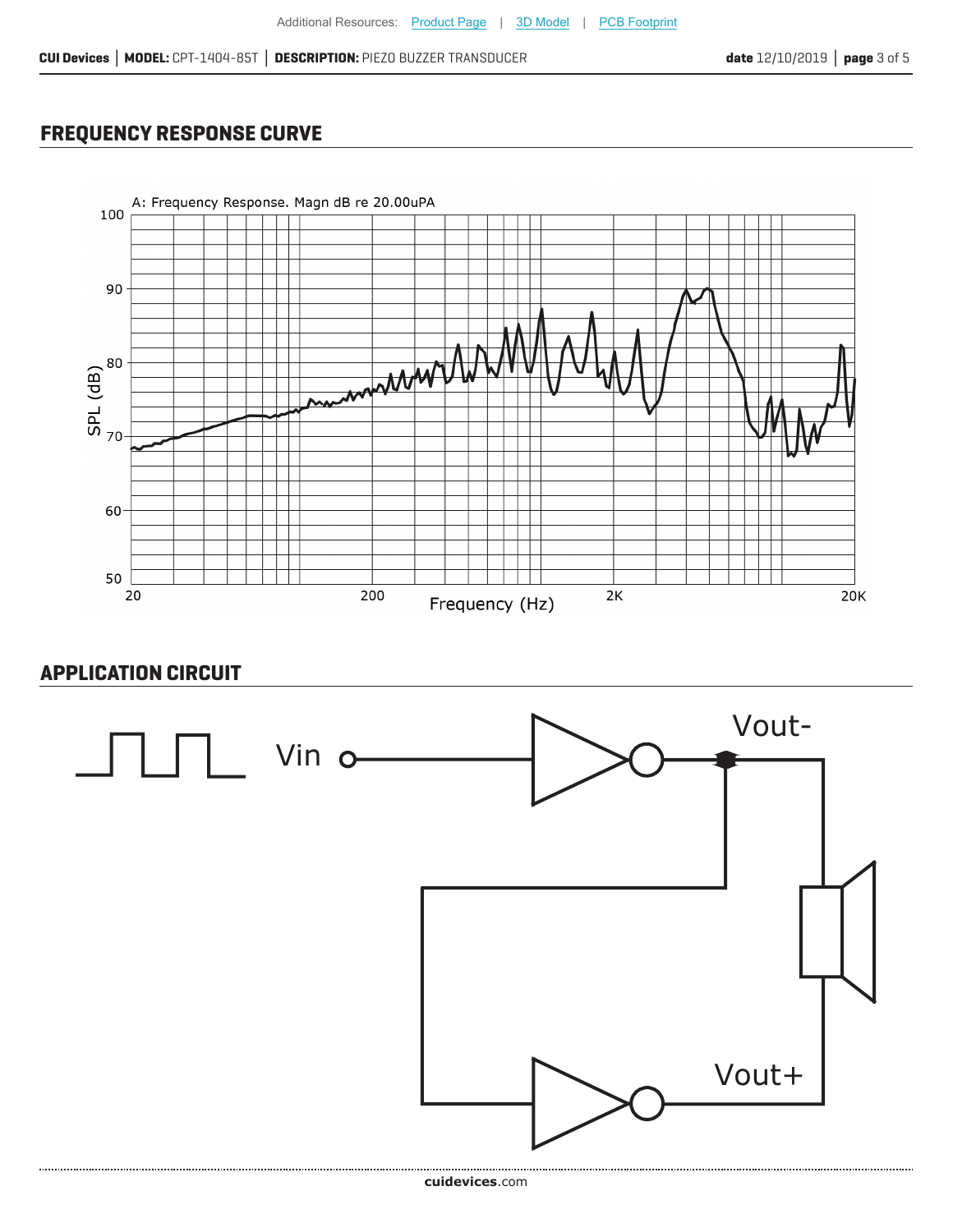#### **PACKAGING**

units: mm

Carton Size: 440 x 400 x 310 mm Carton QTY: 6,000 pcs per carton